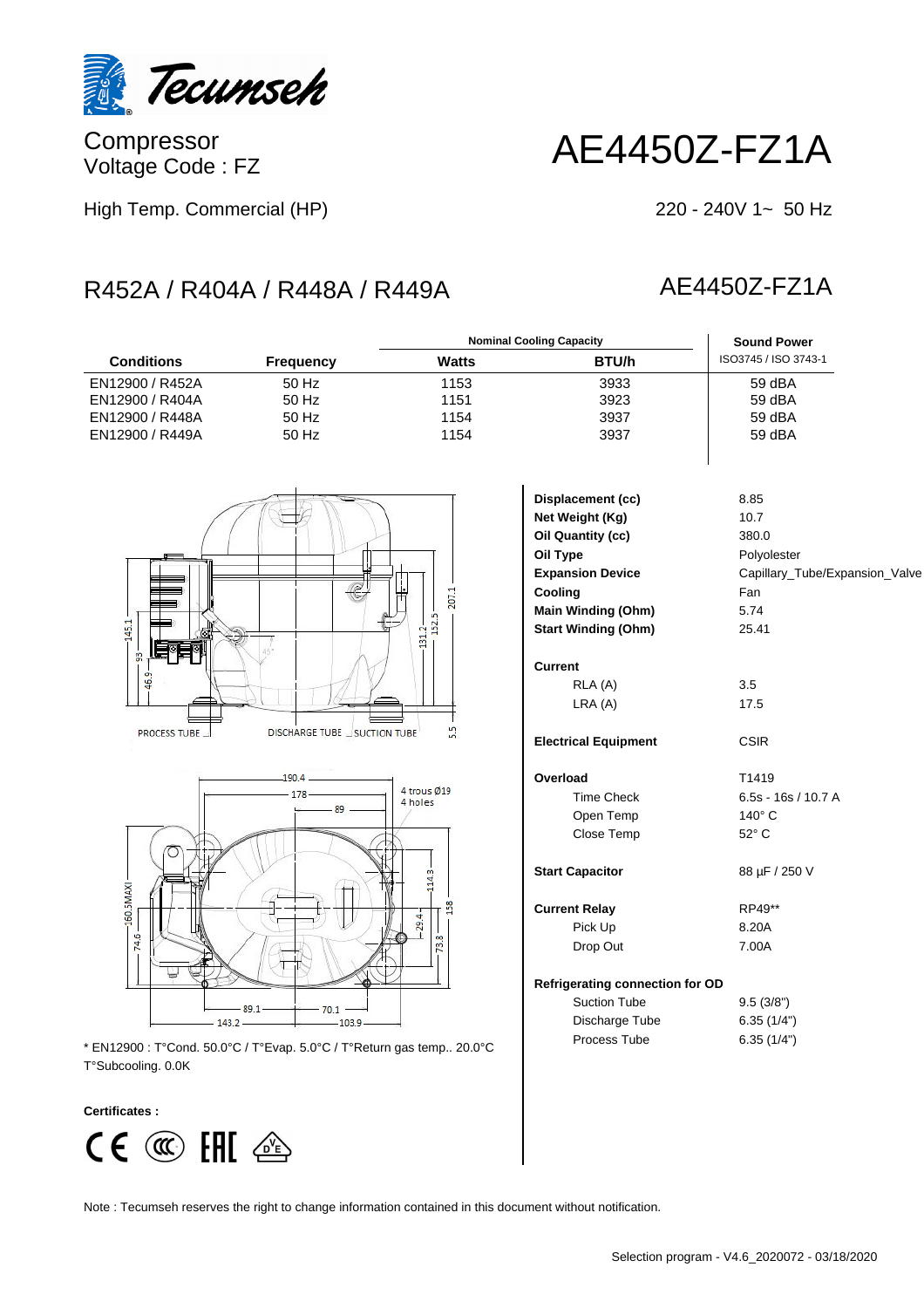

# **AE4450Z-FZ1A Tension FZ : 220 - 240V 1~ 50 Hz**

Condition Dew Les performances sont données dans les **conditions EN12900 :** 20.0 °C

Dew Condition The performance data are in **EN12900 conditions :** Subcooling : Sous refroidissement : Return gas :

Gaz aspirés :

© 2020 Tecumseh Products Company<br>All rights reserved © 2020 Tecumseh Products Company All rights reserved

0.0 K

**N°3095**

20.0 °C

0.0 K

| 50 Hz R452A |
|-------------|
|             |

|                    |                    |              |       |       |       |      |      |      |      | N°3095 |      |  |
|--------------------|--------------------|--------------|-------|-------|-------|------|------|------|------|--------|------|--|
| 4   T condensation | 5   T évaporation  | $(^\circ C)$ | $-25$ | $-20$ | $-15$ | -10  | -5   | 0    | 5    | 10     | 15   |  |
| 30                 | P frigorifique     | (Watt)       | 443   | 574   | 729   | 913  | 1128 | 1378 | 1666 | 1997   | 2373 |  |
|                    | 2   P absorbée     | (W)          | 283   | 316   | 343   | 366  | 385  | 401  | 413  | 422    | 429  |  |
|                    | 3   I absorbée     | (A)          | 2.21  | 2.31  | 2.40  | 2.48 | 2.54 | 2.60 | 2.64 | 2.68   | 2.70 |  |
| 40                 | P frigorifique     | (Watt)       |       | 476   | 614   | 773  | 957  | 1169 | 1413 | 1693   | 2012 |  |
|                    | 2   P absorbée     | (W)          |       | 334   | 372   | 406  | 436  | 462  | 484  | 502    | 518  |  |
|                    | 3   I absorbée     | (A)          |       | 2.33  | 2.46  | 2.59 | 2.71 | 2.81 | 2.91 | 2.99   | 3.07 |  |
| 50                 | P frigorifique     | (Watt)       |       |       | 492   | 626  | 779  | 954  | 1153 | 1382   | 1643 |  |
|                    | 2   P absorbée     | (W)          |       |       | 393   | 440  | 482  | 520  | 553  | 584    | 611  |  |
|                    | 3   I absorbée     | (A)          |       |       | 2.52  | 2.70 | 2.87 | 3.02 | 3.17 | 3.31   | 3.43 |  |
| 60                 | 1   P frigorifique | (Watt)       |       |       |       | 472  | 594  | 731  | 886  | 1064   | 1267 |  |
|                    | 2   P absorbée     | (W)          |       |       |       | 469  | 525  | 577  | 624  | 668    | 708  |  |
|                    | 3   I absorbée     | (A)          |       |       |       | 2.81 | 3.03 | 3.24 | 3.43 | 3.62   | 3.80 |  |

### **50 Hz R404A**



|                    |                    |               |       |       |       |      | ASERCOM |          |      | N°3093 |      |
|--------------------|--------------------|---------------|-------|-------|-------|------|---------|----------|------|--------|------|
| 4   T condensation | 5   T évaporation  | $(^{\circ}C)$ | $-25$ | $-20$ | $-15$ | -10  | -5      | $\bf{0}$ | 5    | 10     | 15   |
| 30                 | 1   P frigorifique | (Watt)        | 472   | 605   | 762   | 946  | 1160    | 1409     | 1694 | 2021   | 2391 |
|                    | 2   P absorbée     | (W)           | 300   | 333   | 361   | 384  | 402     | 417      | 428  | 436    | 441  |
|                    | 3   I absorbée     | (A)           | 2.35  | 2.44  | 2.52  | 2.59 | 2.65    | 2.70     | 2.74 | 2.77   | 2.78 |
| 40                 | 1   P frigorifique | (Watt)        | 380   | 501   | 639   | 797  | 978     | 1187     | 1425 | 1697   | 2006 |
|                    | 2   P absorbée     | (W)           | 309   | 354   | 393   | 426  | 456     | 480      | 501  | 518    | 532  |
|                    | 3   I absorbée     | (A)           | 2.32  | 2.47  | 2.60  | 2.72 | 2.83    | 2.93     | 3.01 | 3.09   | 3.15 |
| 50                 | 1   P frigorifique | (Watt)        |       | 391   | 510   | 642  | 791     | 959      | 1151 | 1369   | 1617 |
|                    | 2   P absorbée     | (W)           |       | 365   | 417   | 463  | 504     | 541      | 573  | 601    | 626  |
|                    | 3   I absorbée     | (A)           |       | 2.49  | 2.67  | 2.84 | 3.00    | 3.15     | 3.28 | 3.41   | 3.52 |
| 60                 | 1   P frigorifique | (Watt)        |       |       | 375   | 481  | 597     | 725      | 870  | 1035   | 1222 |
|                    | 2   P absorbée     | (W)           |       |       | 436   | 497  | 552     | 602      | 647  | 688    | 725  |
|                    | 3   I absorbée     | (A)           |       |       | 2.75  | 2.97 | 3.18    | 3.37     | 3.56 | 3.73   | 3.89 |

**1 = cooling capacity 2 = power input 3 = current 4 = condensing temperature 5 = evaporating temperature** 

**Nota : Tecumseh se réserve le droit de modifier les informations contenues dans ce document sans préavis.** 

**Note : Tecumseh reserves the right to change information contained in this document without notification.**